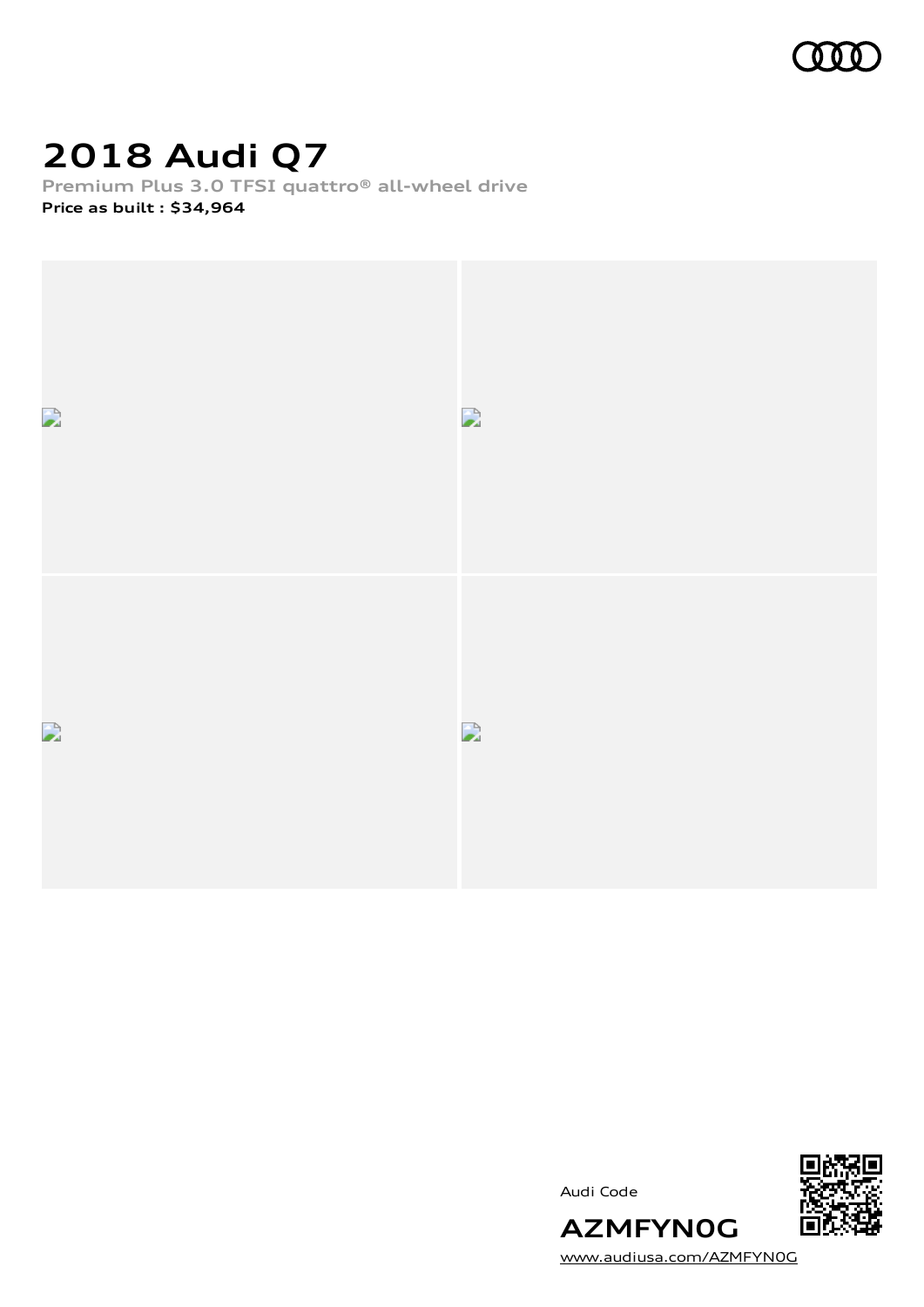# **Summary**

#### **Audi 2018 Audi Q7** Premium Plus 3.0 TFSI quattro® all-wheel drive

**Price as buil[t](#page-10-0)** \$34,964

#### **Exterior colour**

Night Black

#### $\overline{\phantom{a}}$

#### **Further Information**

| Warranty        |              |
|-----------------|--------------|
|                 | N٥           |
| Mileage         | 63,207 miles |
| Type of vehicle | Used car     |

#### **Interior colour**

| Seats     | Black        |
|-----------|--------------|
| Dashboard | Black        |
| Carpet    | Black        |
| Headliner | Lunar Silver |

#### **Audi Code** AZMFYN0G

**Your configuration on www.audiusa.com**

[www.audiusa.com/AZMFYN0G](https://www.audiusa.com/AZMFYN0G)

**Commission number** fc5bf4da0a0e09a82f04

#### **Technical Specifications**

| Engine type                  | Six-cylinder                                 |
|------------------------------|----------------------------------------------|
| stroke                       | Displacement/Bore and 2995/84.5 x 89.0 cc/mm |
| Torque                       | 325 @ 2,900-5,300 lb-ft@rpm                  |
| Top track speed              | 130 mph mph $1$                              |
| Acceleration (0 - 60<br>mph) | 5.7 seconds seconds                          |
| Recommended fuel             | Premium                                      |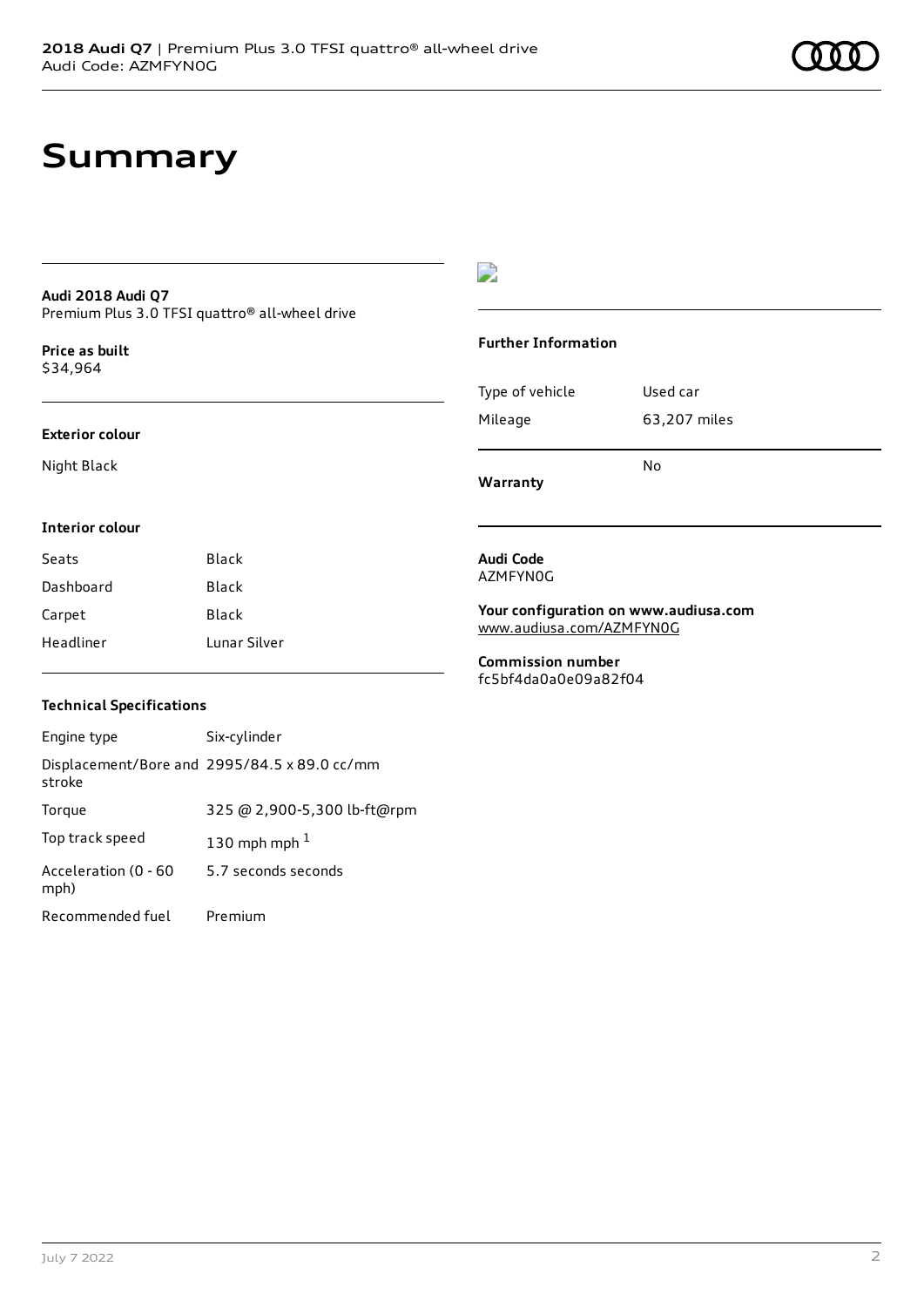# **Equipment**

exterior side mirrors with memory

LED interior lighting package

BOSE® 3D Sound System

Audi pre sense® rear

connect PLUS online services

with MP3 playback capability

Power-adjustable, auto-dimming, power-folding, heated

Power tilt and telescopic adjustable steering column

MMI® Navigation plus with Audi smartphone interface including Apple CarPlay® and Google™ Android Auto™

Audi connect CARE assistance and security services and sixmonth trial subscription to Audi connect PRIME and Audi

MMI® Radio plus with ten speakers and single CD player

Night Black













**(1/2)**

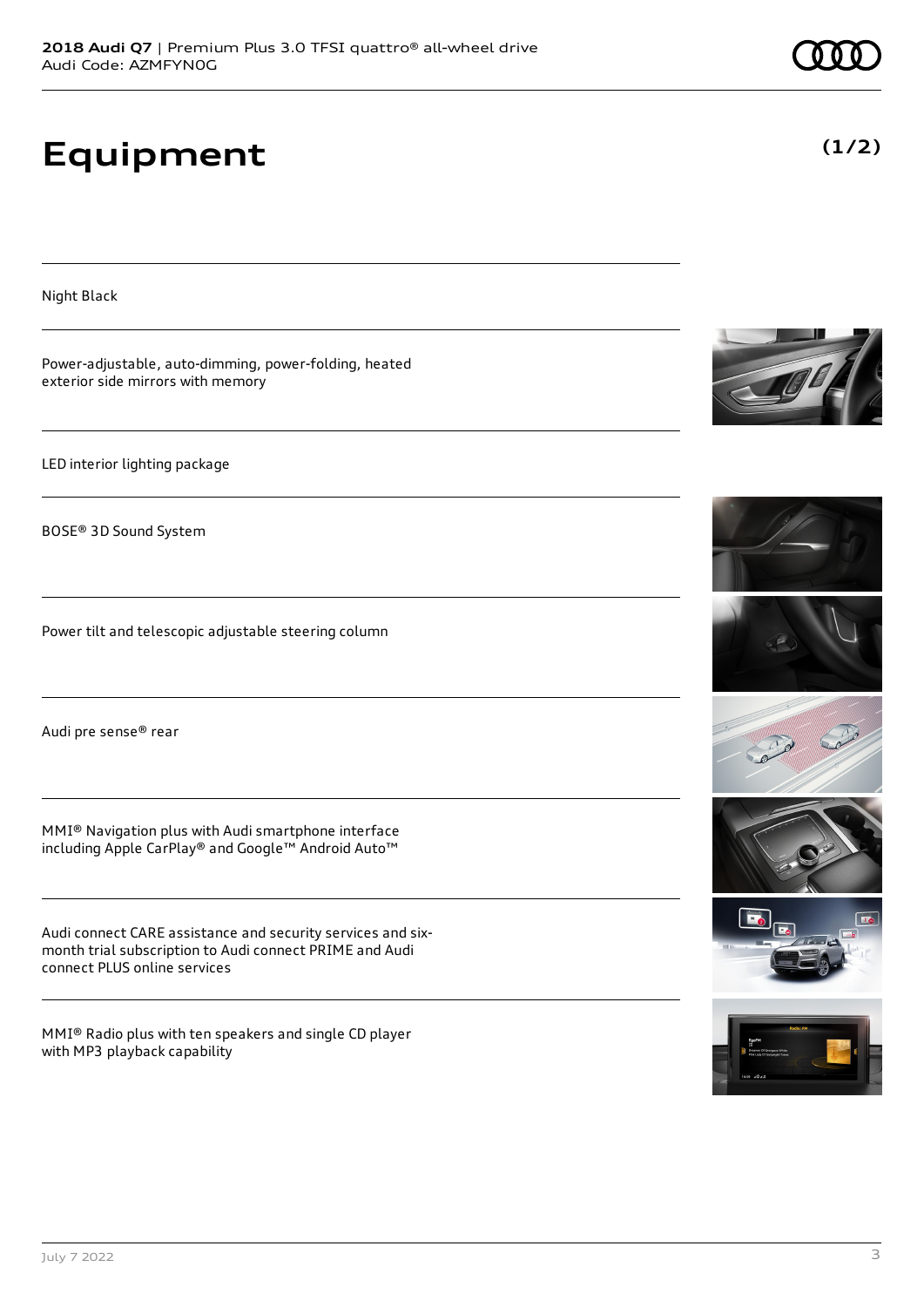# **Equipment**

Audi side assist

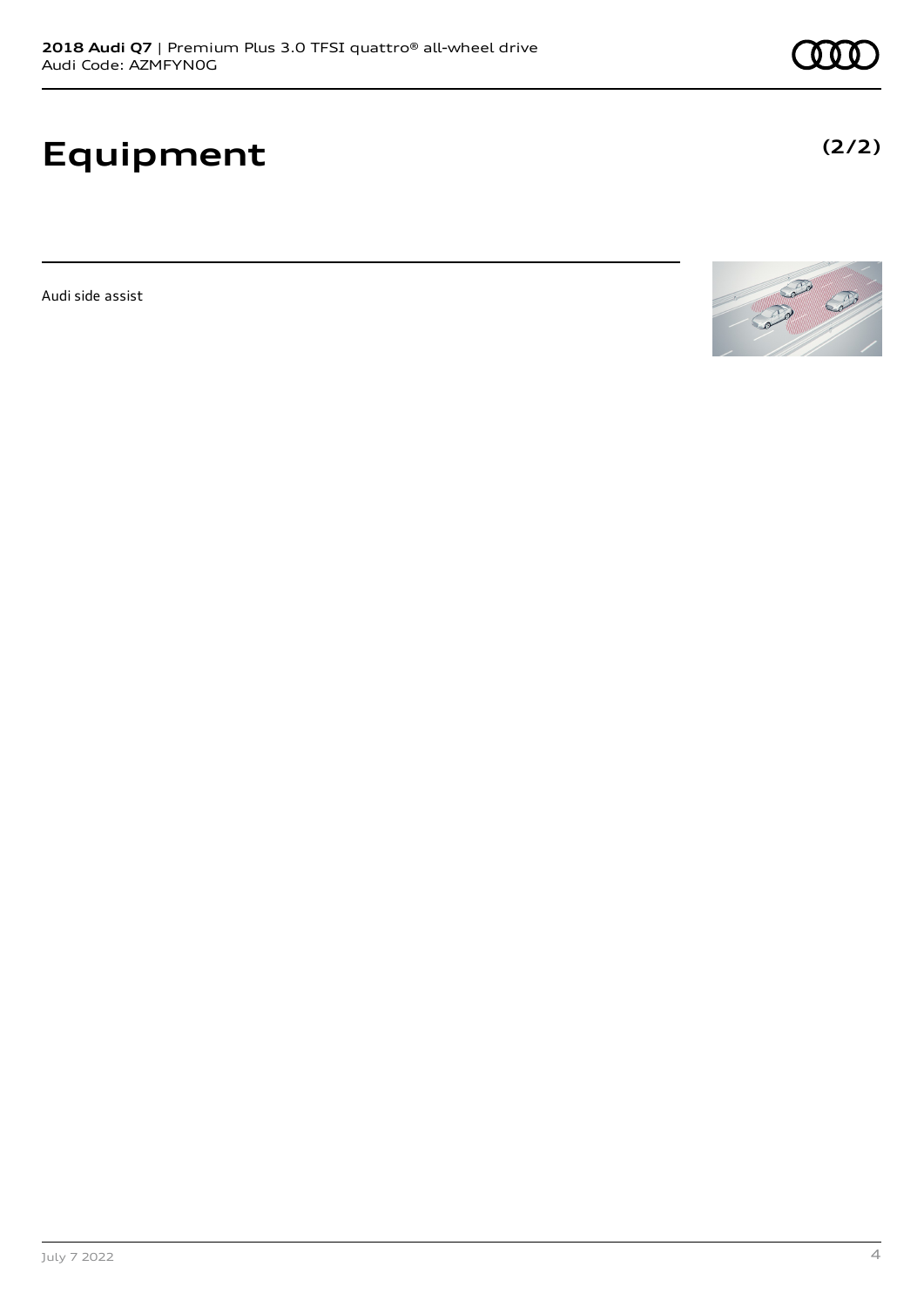# **Standard features**

#### 1BA Dynamic suspension system

**Exterior**

| 1 D 8 | Provision for towing bracket                             |
|-------|----------------------------------------------------------|
| 3S1   | Aluminum roof rails                                      |
| 511   | Tailgate roof spoiler                                    |
| 0N1   | Standard rear axle                                       |
| 8IH   | Xenon plus headlights with LED daytime<br>running lights |
| 8Q3   | Automatic headlights                                     |
| H79   | 19" 255/55 all-season tires                              |
| 4KF   | Rear privacy glass                                       |
| 4ZB   | Aluminum trim around exterior windows                    |
| CH6   | 19" 5-V-spoke design wheels                              |
|       |                                                          |

#### **Safety and Security**

| 4F6 | Audi advanced key-keyless start, stop and<br>entry               |
|-----|------------------------------------------------------------------|
| 3B3 | Lower Anchors and Tethers for Children<br>(LATCH) in rear seats  |
| 4UB | Driver and front-passenger advanced airbags                      |
| UH1 | Electromechanical parking brake                                  |
| 8T2 | Cruise control with coast, resume and<br>accelerate features     |
| VC2 | Garage door opener (HomeLink®)                                   |
| QZ7 | Electromechanical power steering                                 |
| 7K6 | Tire-pressure monitoring system                                  |
| 4X3 | Front thorax side airbags and Sideguard®<br>head curtain airbags |

| <b>Interior</b> |                                                                                                                 |
|-----------------|-----------------------------------------------------------------------------------------------------------------|
| QJ1             | Chrome package                                                                                                  |
| 3FU             | Panoramic sunroof                                                                                               |
| 7M1             | Aluminum door sill inlays                                                                                       |
| 6N)             | Cloth headliner                                                                                                 |
| KH <sub>5</sub> | Three-zone automatic climate control                                                                            |
| 4L7             | Auto-dimming interior rear view mirror with<br>digital compass                                                  |
| 1XW             | Three-spoke multifunction steering wheel                                                                        |
| 6F6             | Comfort front armrest                                                                                           |
| 7F <sub>9</sub> | Leather-wrapped gear selector                                                                                   |
| 4E7             | Power tailgate                                                                                                  |
| 5XL             | Driver and front-passenger sun visors with<br>illuminated vanity mirrors                                        |
| 5KL             | Split tumble-folding 35/30/35 second-row<br>with fore/aft adjustment and power 50/50<br>split folding third row |
| 7HA             | Cloth interior on doors                                                                                         |
| N1F             | Leather seating surfaces                                                                                        |
| 4A3             | <b>Heated front seats</b>                                                                                       |
| 7TN             | High-gloss Black/Terra Brown Walnut Wood<br>inlays                                                              |

#### **Infotainment and Driver Assistance**

| 6K8 | Audi pre sense® basic and Audi pre sense®<br>city |
|-----|---------------------------------------------------|
| 2H1 | Audi drive select                                 |
| 7X2 | Parking system plus                               |
| KA2 | Rear view camera                                  |
| 9S7 | 7.0" color driver information system              |

### **(1/2)**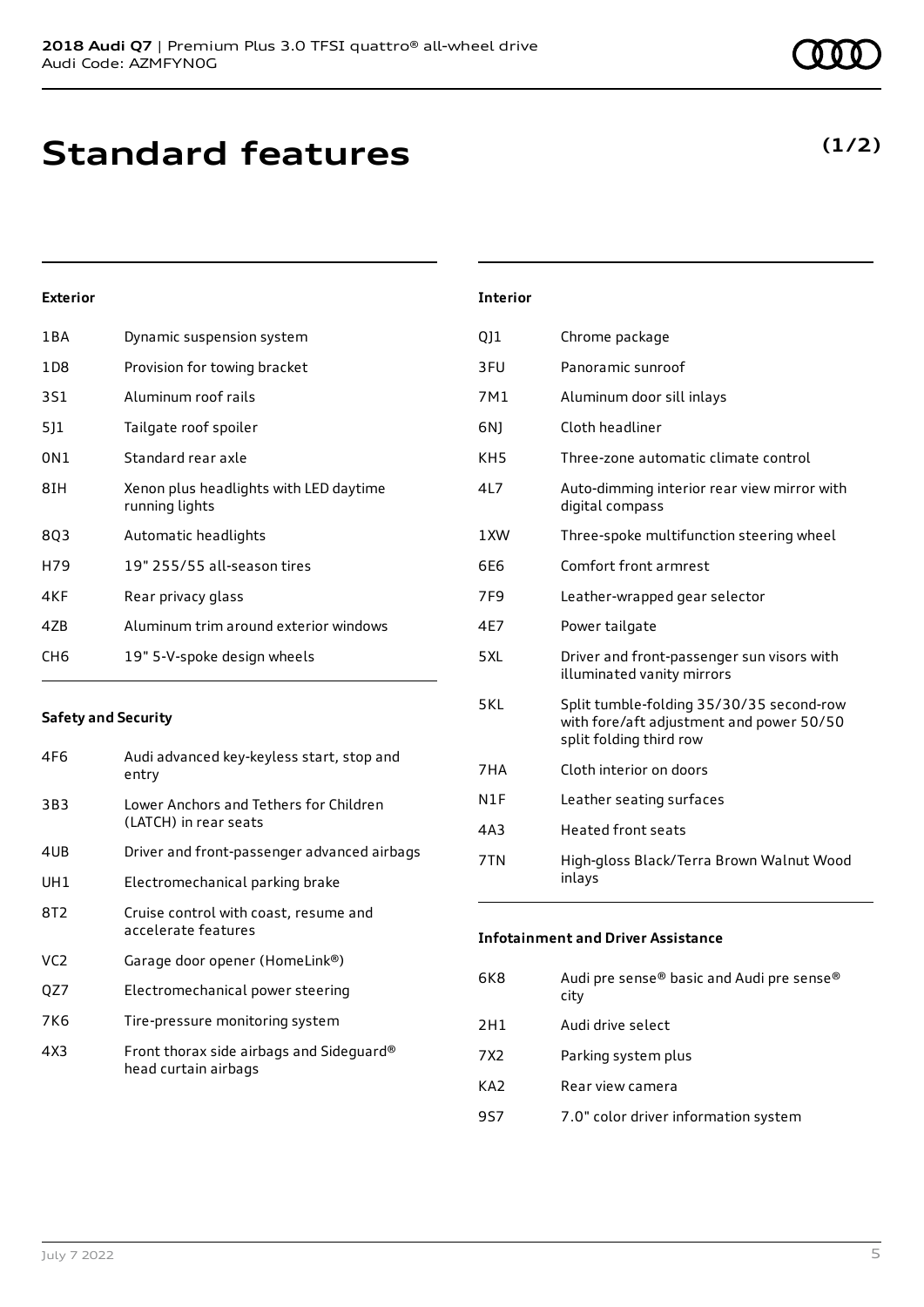## **Standard features**

#### **Infotainment and Driver Assistance**

| Sirius XM <sup>®</sup> Satellite Radio<br>QV3 |
|-----------------------------------------------|
|-----------------------------------------------|

9ZX BLUETOOTH® wireless technology preparation for compatible devices **(2/2)**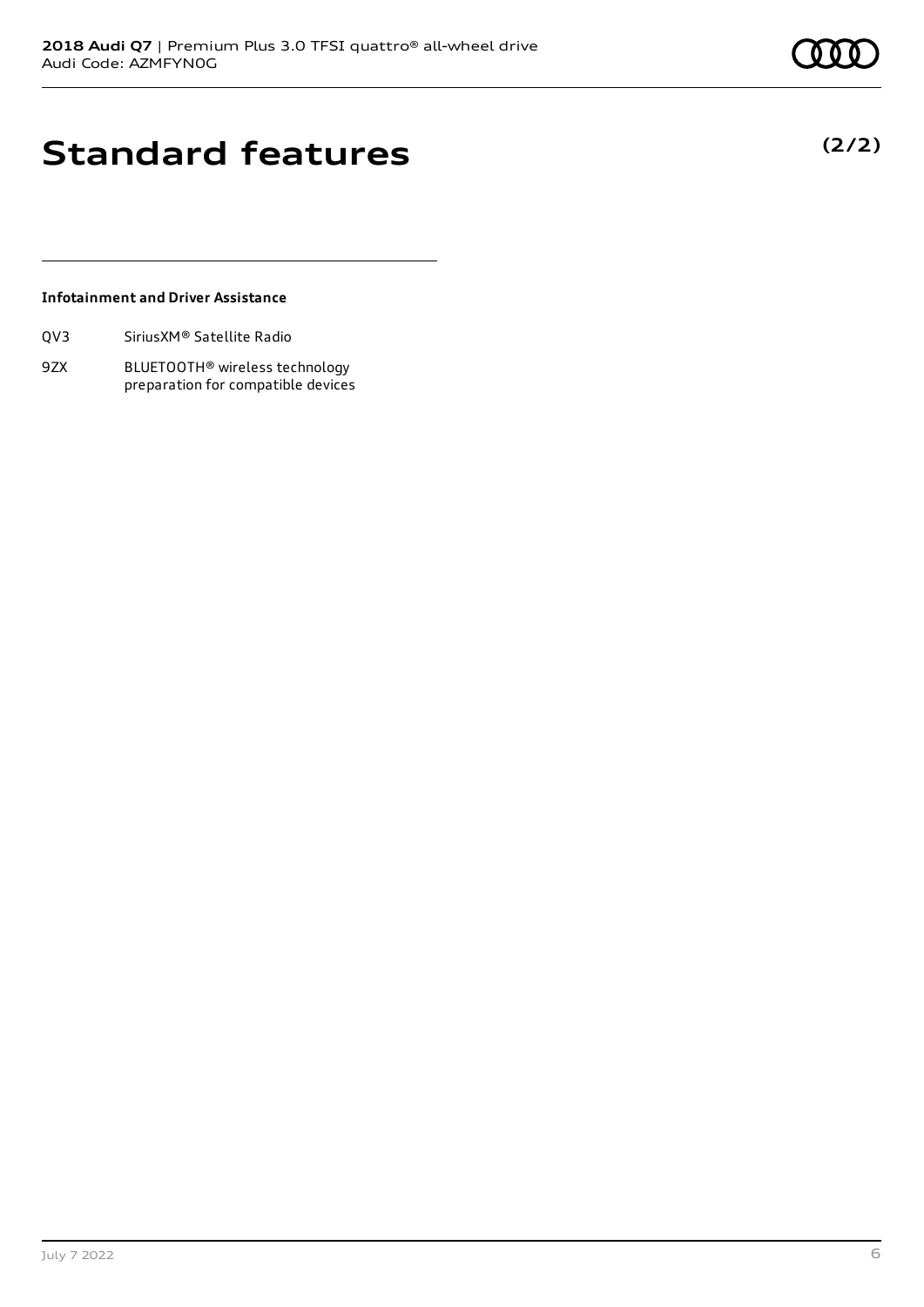## **Dealer remarks**

Audi West Palm Beach is proud to offer this Beautiful 2018 Audi Q7. This 3.0T Premium Plus Q7 is beautifully finished in Night Black and complimented by Black w/Leather Seating Surfaces. This vehicle comes well equipped with Only 1 owner!, Quattro All Wheel Drive, Audi MMI Navigation, Audi Virtual Cockpit, Bose Premium Audio, Apple Car Play, Rearview Camera, Audi Side Assist, Premium Plus Package, Panoramic Sunroof, Bluetooth Connectivity, Keyless Entry, Navigation, PREMIUM PLUS PACKAGE, AUDI VIRTUAL COCKPIT, AUDI MMI NAVIGATION, BOSE 3D SURROUND, PANO ROOF, POWER LIFTGATE, AUDI SIDE ASSIST, BLUETOOTH, and BACKUP CAMERA.

#### Awards:

#### \* 2018 KBB.com 10 Most Awarded Brands

At Audi West Palm Beach, We promise to provide you a tailor made luxury automotive experience not found anywhere. Audi West Palm has been serving South Florida and beyond for more than 20 years as an authorized Audi location based in West Palm Beach, FL. Our professional, highly-trained staff values your time, and is committed to ensuring you find the most suitable new or used luxury vehicle for your lifestyle. \* All pricing and details are believed to be accurate, but we do not warrant or guarantee such accuracy. The prices shown above may vary from region to region, as will incentives and are subject to change without notice. Prices and payments do not include tax, tags, finance charges, doc charges, emission testing charges or other fees required by law, vehicle sellers or organizations. While every effort has been made to ensure display of accurate data, the vehicle listings within this website may not reflect all accurate vehicle items. Accessories and color may vary. All inventory listed is subject to prior sale. The vehicle photo displayed may be an example only. Vehicle photos may not match exact vehicles. Please confirm vehicle price with dealership. See dealer for details. Vehicle pricing subject to change based on inventory supply and market pricing.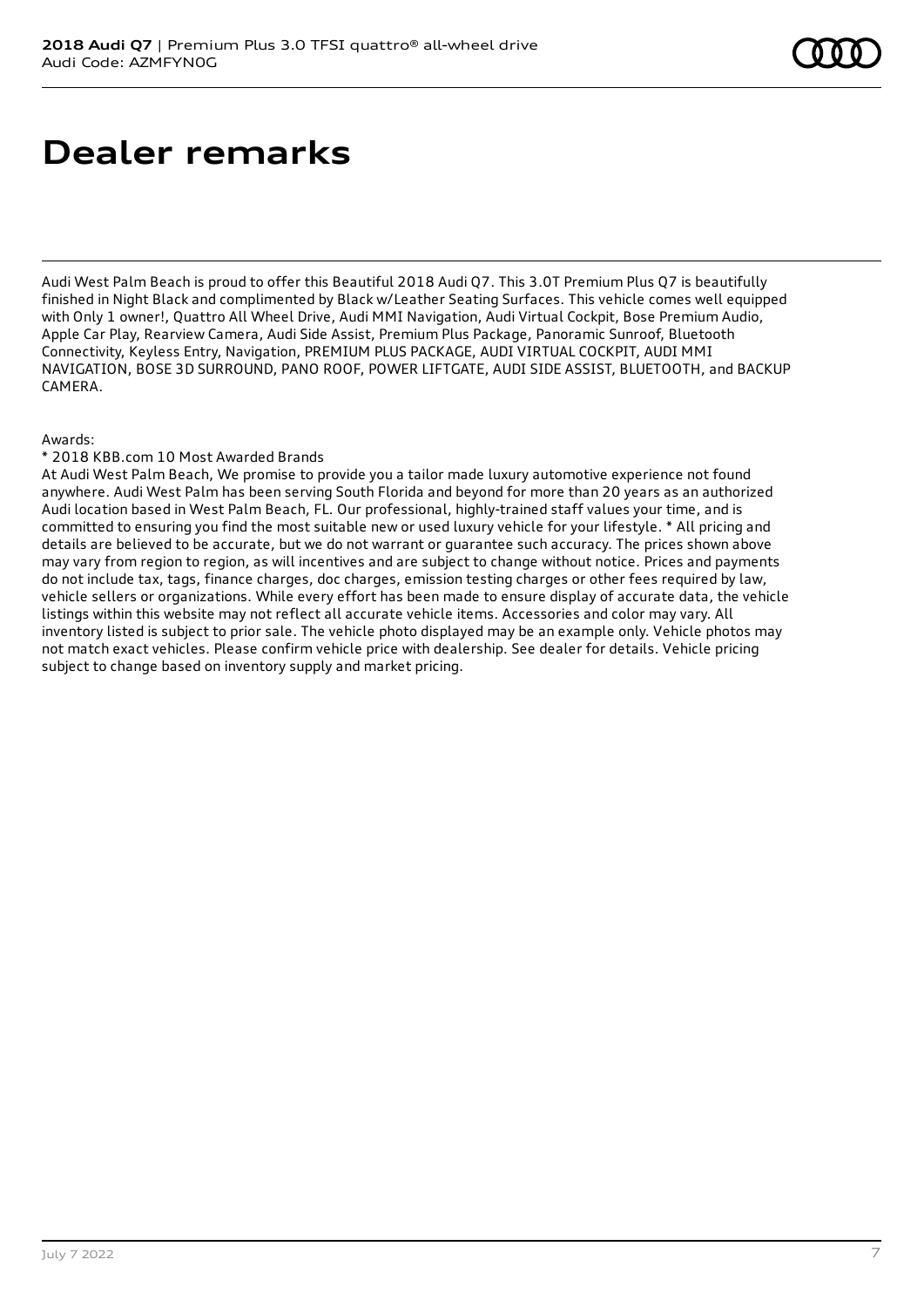## **Technical Specifications**

### **Engineering | Performance**

| Engine type                                 | Six-cylinder                                 |
|---------------------------------------------|----------------------------------------------|
| Power Level                                 | 45                                           |
| Displacement                                | 3.0l                                         |
| Max. output ps/hp                           | 333 @ 5,500-6,500 @ rpm                      |
| Towing capacity                             | 7,700 lb                                     |
| Torque                                      | 325 @ 2,900-5,300 lb-ft@rpm                  |
| Valvetrain                                  | 24 valve DOHC                                |
| Acceleration (0 - 60<br>mph)                | 5.7 seconds seconds                          |
| Engine block                                | Aluminum-alloy                               |
| Induction/fuel injection TFSI®/Supercharged |                                              |
| Cylinder head                               | Aluminum-alloy                               |
| stroke                                      | Displacement/Bore and 2995/84.5 x 89.0 cc/mm |
| Top track speed <sup>1</sup>                | 130 mph mph                                  |

Alternator 14 Volt - 120-180A Battery 12 Volt - 420A/75Ah

#### **Transmission | Drivetrain**

| Gear ratios: 8th         | 0.667:1                                                             |
|--------------------------|---------------------------------------------------------------------|
| Gear ratios: 6th         | 1.000:1                                                             |
| Gear ratios: 7th         | 0.839:1                                                             |
| Gear ratios: Reverse     | 3.317:1                                                             |
| Drivetrain type          | Tiptronic® with quattro® all-wheel<br>drive                         |
| Gear ratios: Final Drive | 3.204:1                                                             |
| Gear ratios: 4th         | 1.667:1                                                             |
| Transmission             | Eight-speed Tiptronic® with<br>quattro <sup>®</sup> all-wheel drive |
| Gear ratios: 5th         | 1.285:1                                                             |
| Gear ratios: 2nd         | 3.143:1                                                             |
| Gear ratios: 3rd         | 2.106:1                                                             |
| Gear ratios: 1st         | 4.714:1                                                             |
|                          |                                                                     |

#### **Steering**

| Steering type                              | Electromechanical speed-sensitive<br>power steering |
|--------------------------------------------|-----------------------------------------------------|
| Turning diameter, curb- 40.7 ft<br>to-curb |                                                     |
| Steering ratio                             | 15.8:1                                              |

#### **Suspension**

| Magnetic Ride | N/A                                                    |
|---------------|--------------------------------------------------------|
| Front axle    | Five-link front independent steel<br>spring suspension |
| Rear axle     | Five-link rear independent steel<br>spring suspension  |

**Electrical system**

**(1/2)**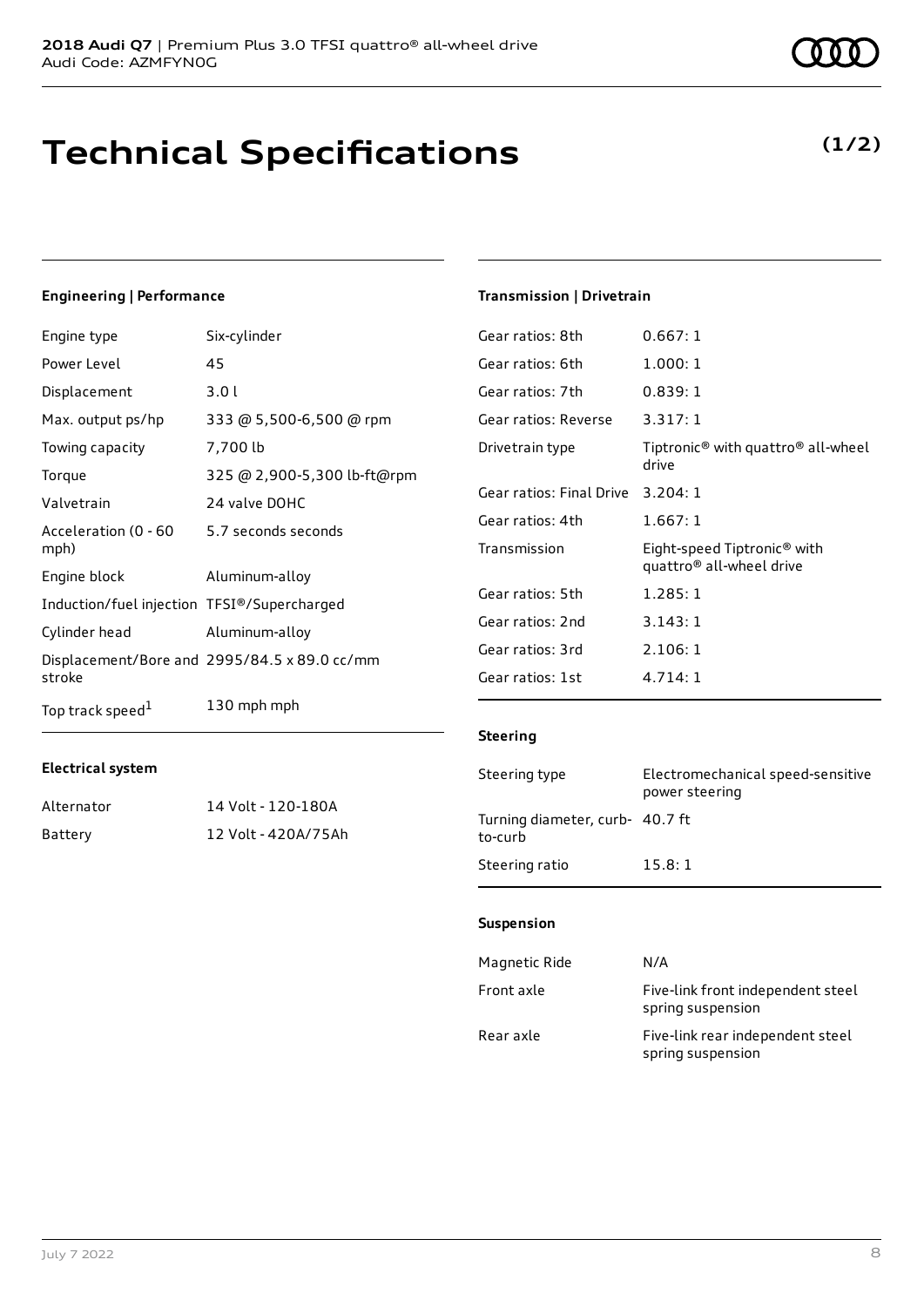# **Technical Specifications**

#### **Brakes**

| Front brakes  | 14.8 (ventilated disc) in |
|---------------|---------------------------|
| Rear brakes   | 13.8 (ventilated disc) in |
| Parking brake | Electromechanical         |

#### **Warranty | Maintenance**

| Warranty    | 4-year/50,000 mile Audi New<br>Vehicle Limited Warranty                                   |
|-------------|-------------------------------------------------------------------------------------------|
| Maintenance | 12-month/10,000 mile (whichever<br>occurs first) NO CHARGE first<br>scheduled maintenance |

#### **Exterior Measurements**

| Height                           | 68.5 in  |
|----------------------------------|----------|
| Overall width without<br>mirrors | 77.5 in  |
| Length                           | 199.6 in |
| Wheelbase                        | 117.9 in |
| Drag coefficient                 | 0.32 Cw  |
| Overall width with<br>mirrors    | 87.1 in  |
| Track rear                       | 66.6 in  |
| <b>Track front</b>               | 66.1 in  |
| Curb weight                      | 4,916 lb |

| <b>Interior measurements</b> |
|------------------------------|
|                              |

| Seating capacity                          | 7                                                                             |
|-------------------------------------------|-------------------------------------------------------------------------------|
| Head room with middle 38.8 in<br>sunroof  |                                                                               |
| Shoulder room, rear                       | 49.4 in                                                                       |
| Head room with front<br>sunroof           | 38.4 in                                                                       |
| Leg room, rear                            | 29.2 in                                                                       |
| Shoulder room, front                      | 59.5 in                                                                       |
| Head room with rear<br>sunroof            | 35.9 in                                                                       |
| Leg room, middle                          | 38.8 in                                                                       |
| Shoulder room, middle                     | 58.5 in                                                                       |
| Leg room, front                           | 41.7 in                                                                       |
| Cargo volume, rear<br>seatbacks up/folded | 14.8, 37.5 (3rd row folded), 71.6<br>(2nd and 3rd row folded) cu ft, cu<br>ft |

### **(2/2)**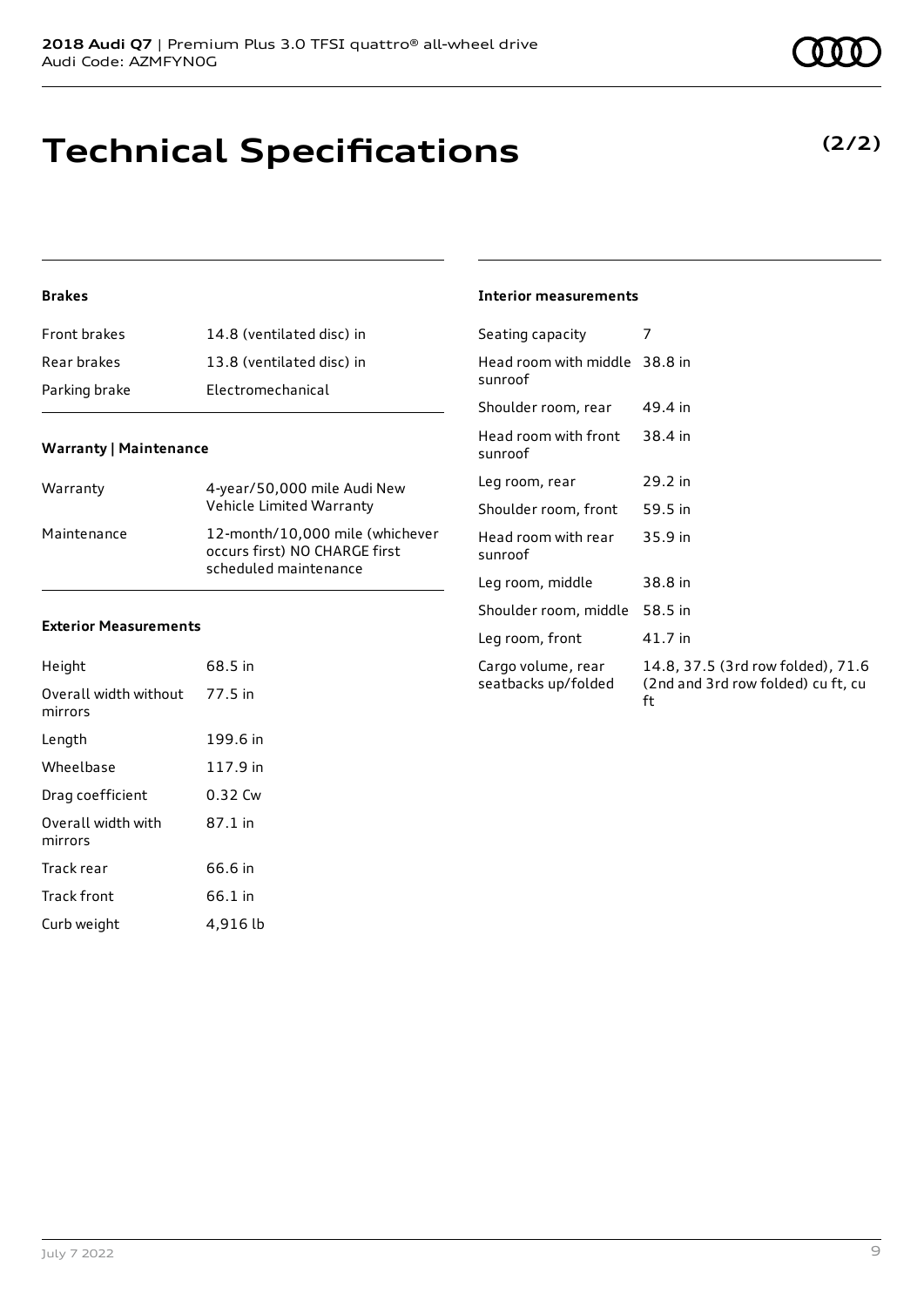# **Contact**

Dealer **Audi West Palm Beach**

2101 Okeechobee Blvd 33409 West Palm Beach FL

Phone: +15616882000 FAX: 5612423188

www: [https://www.audiwestpalmbeach.com](https://www.audiwestpalmbeach.com/)